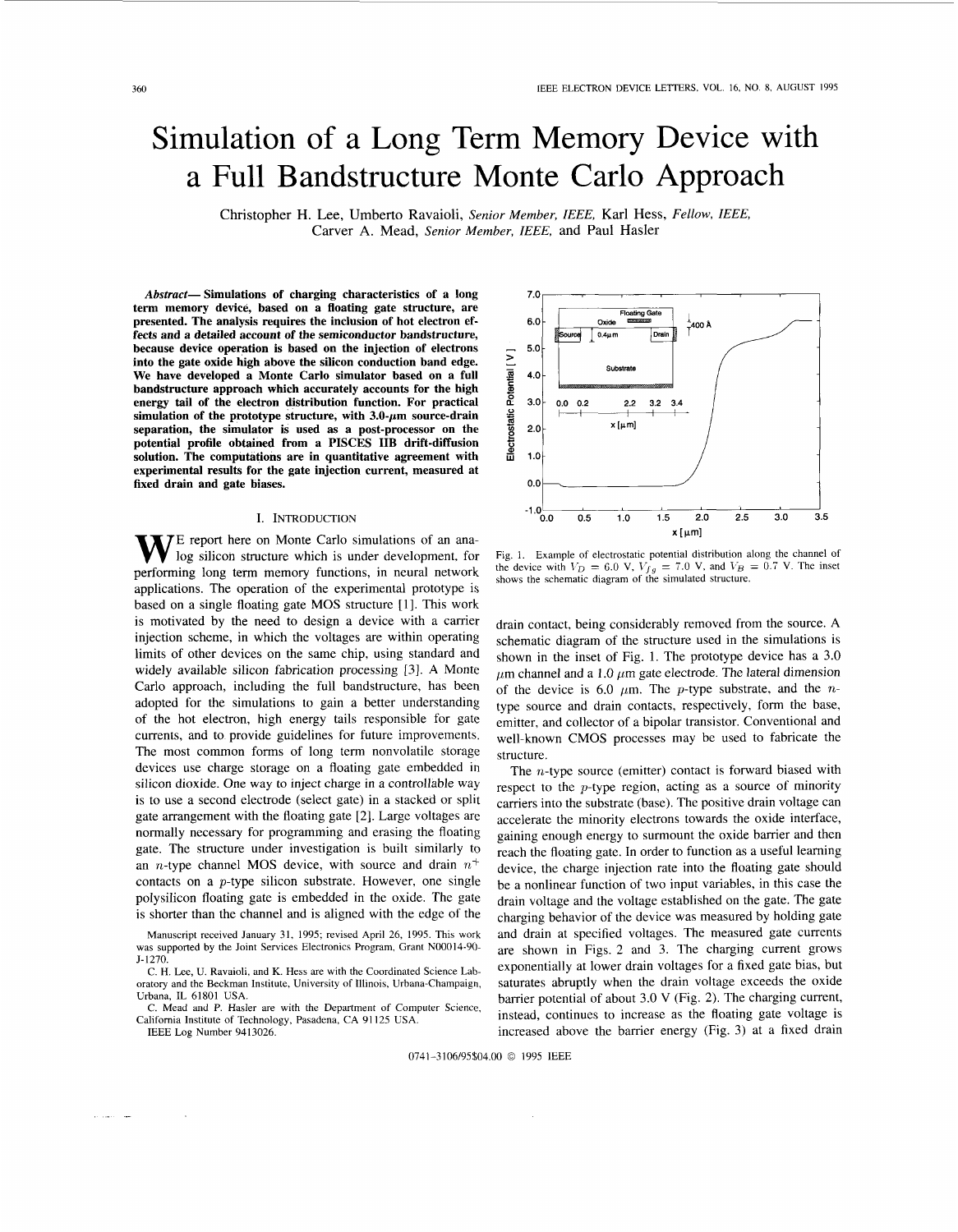<span id="page-1-0"></span>

Fig. 2. Gate injection current versus drain potential. Experimental results for  $V_{fg} = 5.0$  V from [1] (solid line); Monte Carlo results for  $V_{fg} = 5.0$  V (o) and  $V_{fg} = 7.0$  V (x).



Fig. 3. Gate injection current versus floating gate potential for  $V_D = 5.0$ V. Experimental results from [I] (solid line); Monte Carlo results *(0).* 

bias. Electron injection onto the floating gate may be inhibited by reducing either the forward bias on the emitter, or the reverse bias on the drain region. These measurements of gate currents are extremely useful to establish a comparison with Monte Carlo simulations, which in turn provide an estimation of the electron energy distribution inside the structure at set bias values. Since the primary concern is long-term learning, discharge mechanisms for the floating gate are not considered here.

In order to model the device, we have implemented a simulator for MOS structures, based on a full bandstructure Monte Carlo approach, which incorporates the first two silicon conduction bands, as obtained with the empirical pseudopotential method. Complete details on the Monte Carlo approach can be found in [4]-[6]. In order to reduce the heavy computational requirements, for the large  $3.0$ - $\mu$ m channel device shown in Fig. **1** we have used the Monte Carlo program in a postprocessor mode, where the potential distribution is fixed and

is obtained from a drift-diffusion simulation, using PISCES IIB [8]. Checks conducted with a self-consistent version of the Monte Carlo simulator give us confidence that the results obtained in post-processor mode will agree, to within a small percentage, with fully self-consistent calculations.

We follow a procedure to evaluate the gate current, similar to that outlined by Tang and Hess [4]. Using the potential distribution from the drift-diffusion solution at the specified bias, we first inject into the source an ensemble of electrons from an equilibrium distribution. The particle energies at different locations are recorded, and particles exiting the contacts are reinjected from the source with a random energy from the equilibrium distribution, until the distribution function in the device is mapped. Then, we perform a second simulation, now injecting only the high energy tail of the distribution, starting from a suitable location of the channel before the floating gate edge. With this energy stratification approach, we can estimate the gate currents by assigning appropriate weights to the particles in the simulated tail, with respect to the total channel current detemined earlier. For oxide injection, we consider the formula for effective barrier lowering proposed by Ning [9]:  $\Delta \phi_B = bF_{ox}^{1/2} + aF_{ox}^{2/3}$  [eV], where  $F_{ox}$  is the position dependent electric field in the oxide normal to the interface, with experimental parameters  $a = 10^{-5}$  [cm<sup>2</sup> V]<sup>1/3</sup> and  $b = 2.59 \times 10^{-4}$  [cm V]<sup>1/2</sup>.

## 11. SIMULATION RESULTS

The device structure used for the simulations is shown in Fig. 1. The  $n^+$  source and drain contact regions are assumed to be uniformly doped with  $N_D = 10^{18}$  cm<sup>-3</sup>, and the *p*-type substrate, also uniform, is doped with  $N_A = 10^{16}$  cm<sup>-3</sup>. The source contact is grounded and the backgate contact is held at a potential  $V_B = 0.7$  V, while the workfunction difference assumed between the heavily doped polysilicon gate and the substrate is approximately 0.91 V. The source-drain distance is 3.0  $\mu$ m, with a 1.0- $\mu$ m floating gate on the drain side. The oxide thickness below the gate is 400 A.

The energy histogram of simulated electrons along the channel is shown in [Fig. 4](#page-2-0) for several locations under the gate. We chose the bias voltages  $V_{fg} = 7.0$  V and  $V_D = 6.0$  V for this example because fairly clear curves can be shown. The corresponding potential distribution along the channel, determined from PISCES IIB simulations, is shown in Fig. 1. At the left edge of the gate  $(x = 2.2 \mu m)$ , the electrons are distributed over a 3.0-eV energy range, and there is a finite probability for electrons in the high energy tail to overcome the effective oxide barrier (which for this case is estimated to be about 2.71 eV, including barrier lowering [9] and energy broadening effects [4]). It is possible to recognize the signature of the bandstructure in this widely spread electron distribution. The detectable ridge in the histogram, between 1.1 V and 1.7  $eV$ , is caused by the contribution of the  $L$ -valleys (germaniumlike), and the sudden bowing between 1.7 eV and 2.3 eV reflects the sharp decrease of the total density of states which is known to occur in this energy range.

The energy spread of the histogram is rapidly compressed as the point of observation approaches locations under the